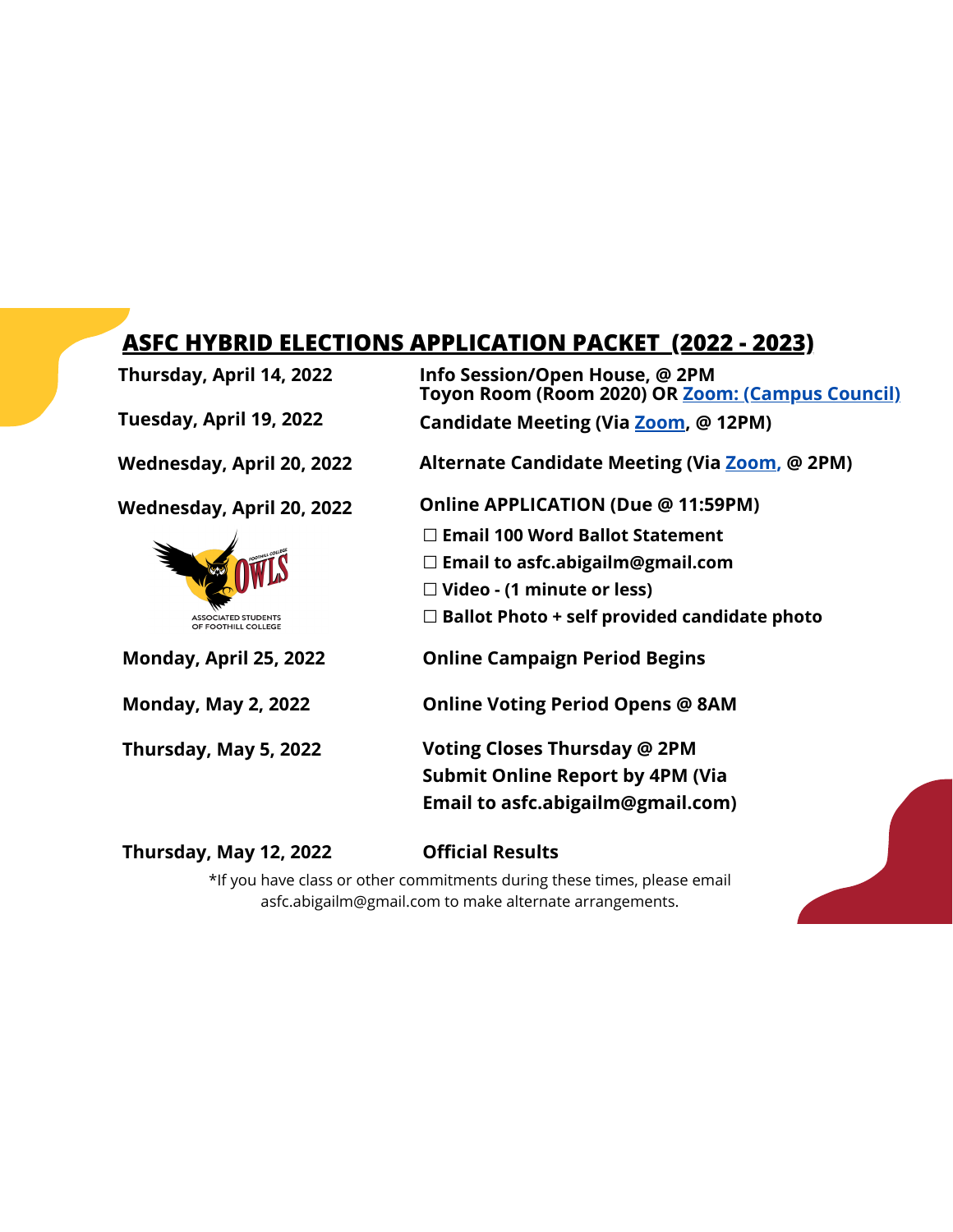## **ASFC Elected Position Job Descriptions**

*These descriptions are for a basic reference and are not limited to just what is said below. For better understanding email and/or set up a meeting with ASFC Advisor Daphne Small smalldaphne@fhda.edu.*

ASFC President: Expect a weekly time commitment of 10-15 hours. The President motivates and unites the various boards in student government. The president sets the agenda for weekly Campus Council meetings, chairs those meetings, and is available to solve student issues on campus.

- o Chair weekly Campus Council meetings Thursdays 2:00-4:00 PM.
- o Chair President's Board meetings & Cabinet meetings.
- o Attend weekly ASFC budget meetings Tuesdays 2:00-4:00.
- o Attend shared governance, Academic Senate, and SSCCC meetings
- o Meet weekly with ASFC Advisor & bi-monthly with Dean of Students

 $\circ$  Highly recommended to be familiar with parliamentary procedure and be active in ASFC for the academic year.

## \*All ASFC Vice Presidents:

- o Attend weekly Campus Council meetings held Thursdays 2:00-4:00 PM (required)
- o Attend a college or district Shared Governance meeting (required)
- o Meet weekly with the ASFC Advisor
- $\circ$  Should expect a weekly time commitment of 5-10 hours
- o Chair weekly meetings of their designated board or council

**Vice President of Finance:** The VP of Finance oversees the ASFC budget of over \$500,000. The VP accepts requests throughout the year and creates the budget for the next academic year.

**Vice President of Administration**: The VP of Administration oversees ASFC accountability, the by-laws and constitution as well as managing ASFC office supplies. The VP also oversees ASFC Marketing & OwlCard promotion and is in charge of ASFC Elections every year.

**Vice President of Activities:** The VP of Activities organizes New Student Orientation (NSO), Welcome Week, weekly activities, big events, and works with the Heritage months, focused on building community through activities. The VP of Activities regularly attends events, many scheduled 12:00- 1:00 PM.

**Vice President of Inter Club Council (ICC):** The VP of ICC works to charter and promote clubs, organizes club days, and facilitates funding and activity requests for clubs. This